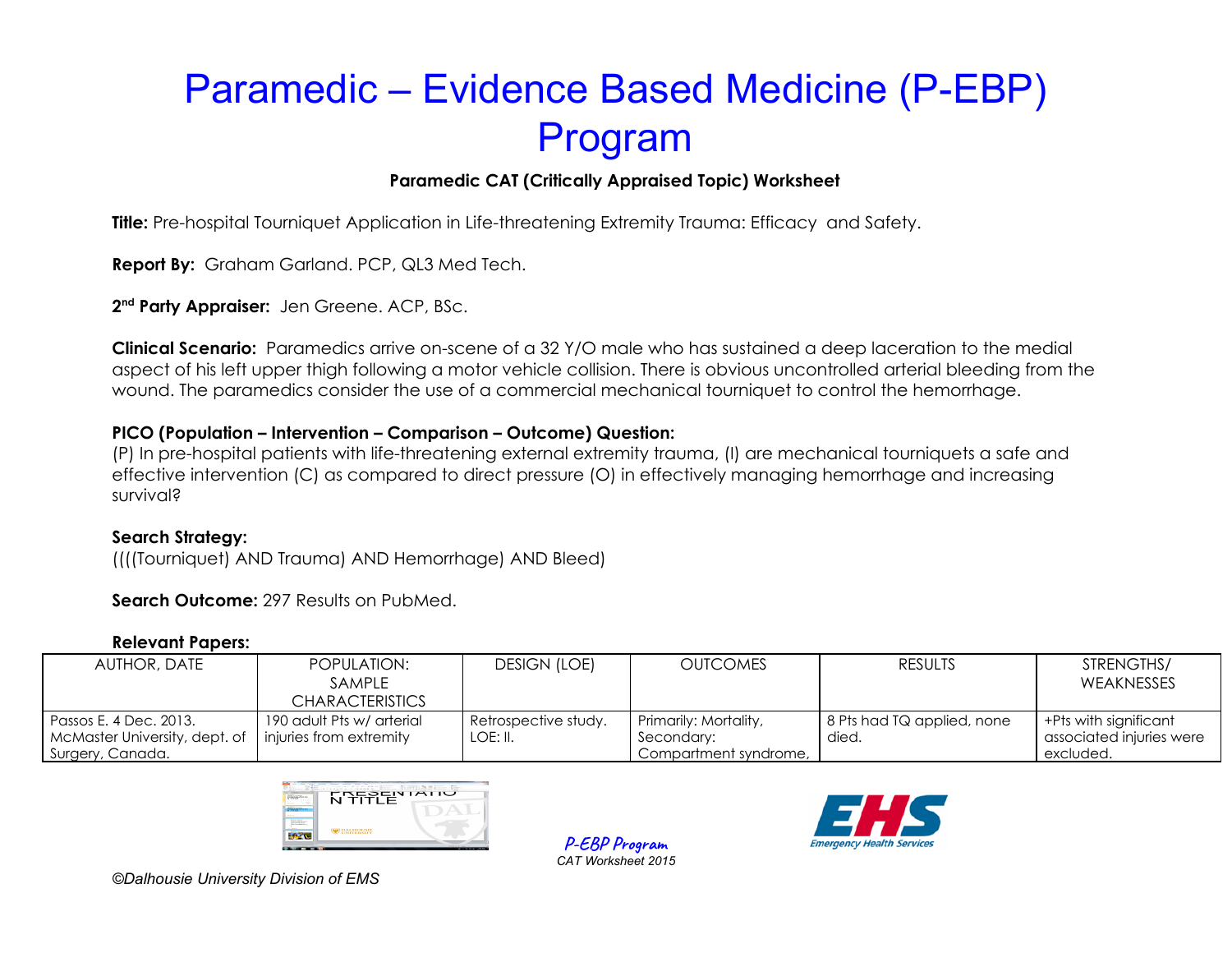|                                                                                                                      | trauma at 2 Canadian Lvl 1<br>Trauma centres.                                       |                                  | amputation, transfusion,<br>length of stay. | 6 Pts total died of<br>exsanguination without TQ.<br>TQ Pts tended to be more<br>hypotensive and acidotic.<br>No difference in age, sex,<br>injury score or physiologic<br>presentation between Pts<br>w/TQ and those w/o                                                                                                                                                                                                                                                                                                                                                                                | +Long study period (9<br>yrs) Spread across 2<br>trauma centres in<br>different cities.<br>-Study was<br>retrospective.<br>-Confounders: MOI?<br>Time to TQ application?<br>Type of $IQ$ ?<br>Was TQ applied<br>correctly?<br>No follow up, condition<br>at discharge?<br>-No direct comparison<br>to other methods.                                                                  |
|----------------------------------------------------------------------------------------------------------------------|-------------------------------------------------------------------------------------|----------------------------------|---------------------------------------------|----------------------------------------------------------------------------------------------------------------------------------------------------------------------------------------------------------------------------------------------------------------------------------------------------------------------------------------------------------------------------------------------------------------------------------------------------------------------------------------------------------------------------------------------------------------------------------------------------------|---------------------------------------------------------------------------------------------------------------------------------------------------------------------------------------------------------------------------------------------------------------------------------------------------------------------------------------------------------------------------------------|
| Kragh JF, Jr. Walters TJ.<br>January 2009. US Army<br>Institute of Surgical Research,<br>Fort Sam. Houston, TX. USA. | 2838 Civ/Mil Pts w/ major<br>limb trauma. Combat<br>hospital in Baghdad in<br>2006. | Retrospective study.<br>LOE: II. | Survival rates and limb<br>outcome.         | There were 31 deaths (13%).<br>TQ use when shock was<br>absent was strongly<br>associated with survival (90%<br>vs. 10%; P < 0.001). PH TQ<br>were applied in 194 patients,<br>22 died (11% mortality),<br>whereas 38 patients had ED<br>application of which 9 died<br>$(24\%$ mortality; P = 0.05). 5<br>casualties indicated for TQ<br>but had none used had a<br>survival rate of 0% versus 87%<br>for those casualties with TQ<br>used (P < 0.001). 4 Pts (1.7%)<br>sustained transient nerve<br>palsy at the level of the<br>tourniquet. No amputations<br>resulted solely from<br>tourniquet use. | +Large sample size.<br>Incl. military/civilian<br>population.<br>+Elements of<br>randomization.<br>+High level of accuracy<br>in results.<br>+Pts were followed up<br>with (28 days).<br>-Retrospective.<br>-Uncontrolled.<br>-Not compared directly<br>to other forms of<br>hemorrhage control.<br>-Unknown what other<br>interventions used,<br>possibly in conjunction<br>$W/TQ$ . |



**P-EBP Program** *CAT Worksheet 2015*

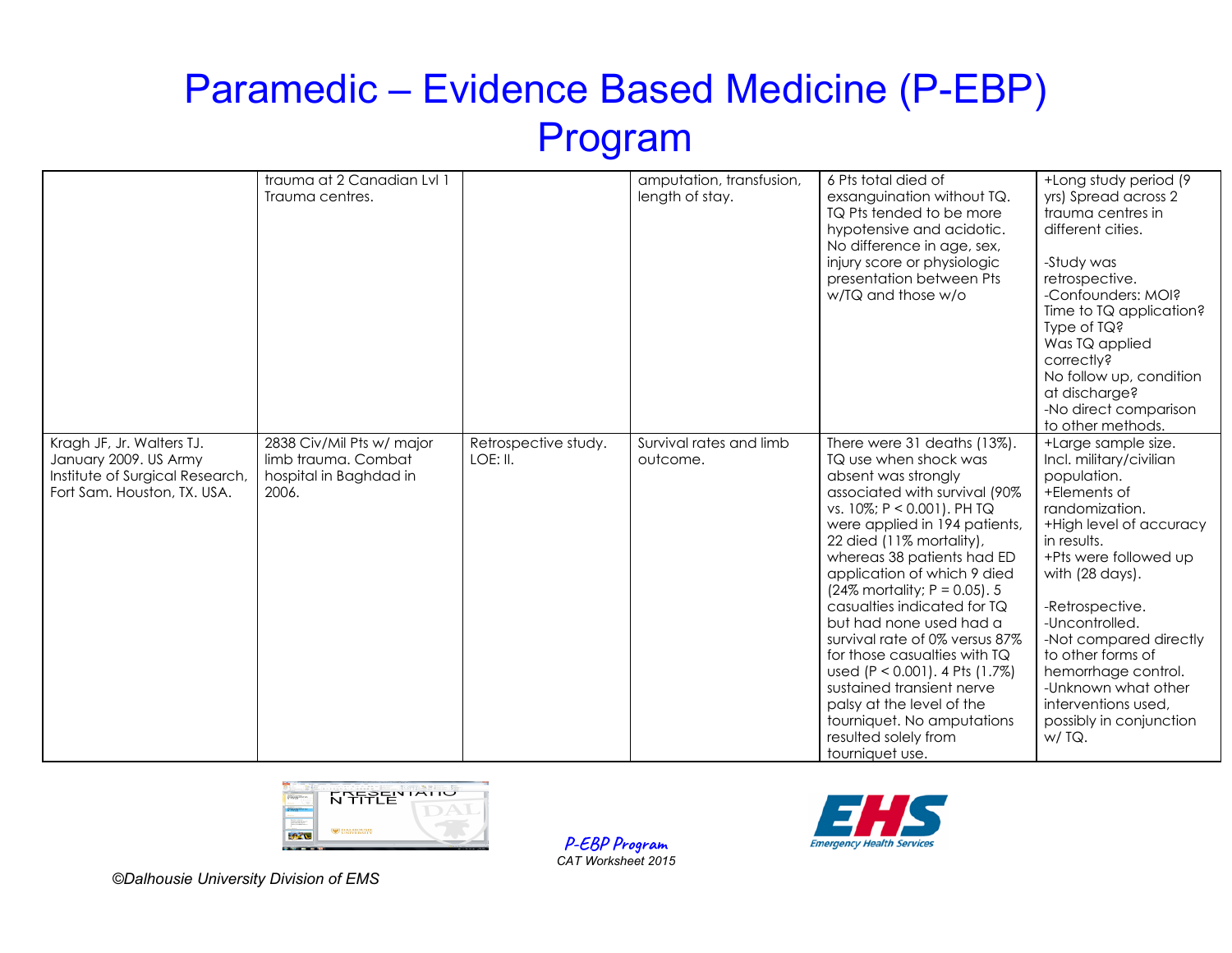|                                                                                                     |                                                                                                    |                                                |                                                     |                                                                                                                                                                                                                                                                                                                                                                                                                                                                                                                                                                                                                                                                                                                                   | -Unknown if TQ                                                                                                                                                                                                                                                                                                                                                                                                                            |
|-----------------------------------------------------------------------------------------------------|----------------------------------------------------------------------------------------------------|------------------------------------------------|-----------------------------------------------------|-----------------------------------------------------------------------------------------------------------------------------------------------------------------------------------------------------------------------------------------------------------------------------------------------------------------------------------------------------------------------------------------------------------------------------------------------------------------------------------------------------------------------------------------------------------------------------------------------------------------------------------------------------------------------------------------------------------------------------------|-------------------------------------------------------------------------------------------------------------------------------------------------------------------------------------------------------------------------------------------------------------------------------------------------------------------------------------------------------------------------------------------------------------------------------------------|
|                                                                                                     |                                                                                                    |                                                |                                                     |                                                                                                                                                                                                                                                                                                                                                                                                                                                                                                                                                                                                                                                                                                                                   | placement correct.                                                                                                                                                                                                                                                                                                                                                                                                                        |
| Inaba K, Siboni S. August<br>2015. Department of Surgery,<br>University of South California.<br>LA. | Adult (>18 yrs) w/extremity<br>trauma requiring TQ<br>application from January<br>2007- June 2014. | Epidemiologic/progn<br>ostic study, level III. | Limb loss, Death, length<br>of stay, complications. | 87 pts met inclusion criteria.<br>Tourniquets placed in PH<br>setting: 50.6%, in the<br>emergency department:<br>39.1%, and in the operating<br>room: 10.3% of patients. The<br>windlass type TQ was the<br>most common $(67.8\%)$ ,<br>pneumatic system (24.1%)<br>and self-made $TQ(8.0\%)$ . The<br>median duration of use was<br>75 minutes. 80.5% had a<br>vascular injury (70.1%<br>arterial), and a total of 99<br>limb operations were<br>performed, including 15<br>amputations. Fourteen<br>amputations (93.3%)<br>occurred at the scene or<br>were directly attributed to<br>the extent of tissue damage.<br>7 Pts sustained 13 other<br>complications; however,<br>none was directly attributed<br>to tourniquet use. | +Large sample size with<br>many varying patients<br>receiving pre-hospital<br>TQ application.<br>+Elements of<br>randomization.<br>-Retrospective review.<br>-Uncontrolled.<br>-Does not specify<br>standard of care given<br>to Pts w/o TQ<br>application.<br>-No direct comparison<br>to other forms of<br>hemorrhage control.<br>-Confounders:<br>Mechanism of injury.<br>Associated injuries.<br>-Unknown if TQ<br>placement correct. |

**Comments:** Very few studies existed that are not retrospective in nature, perhaps in part due to the logistical and ethical difficulty in conducting RCTs in severe civilian trauma and combat zones. Many studies focus on the safety and effectiveness of tourniquets but do not specifically compare them to a baseline standard of care (Ex, direct pressure) In each study there are many variables that are difficult to account for. (Ex, time from injury to hemorrhage control, time to definitive care, mechanism of injury, other interventions used along with TQs, other associated injuries).



**P-EBP Program** *CAT Worksheet 2015*